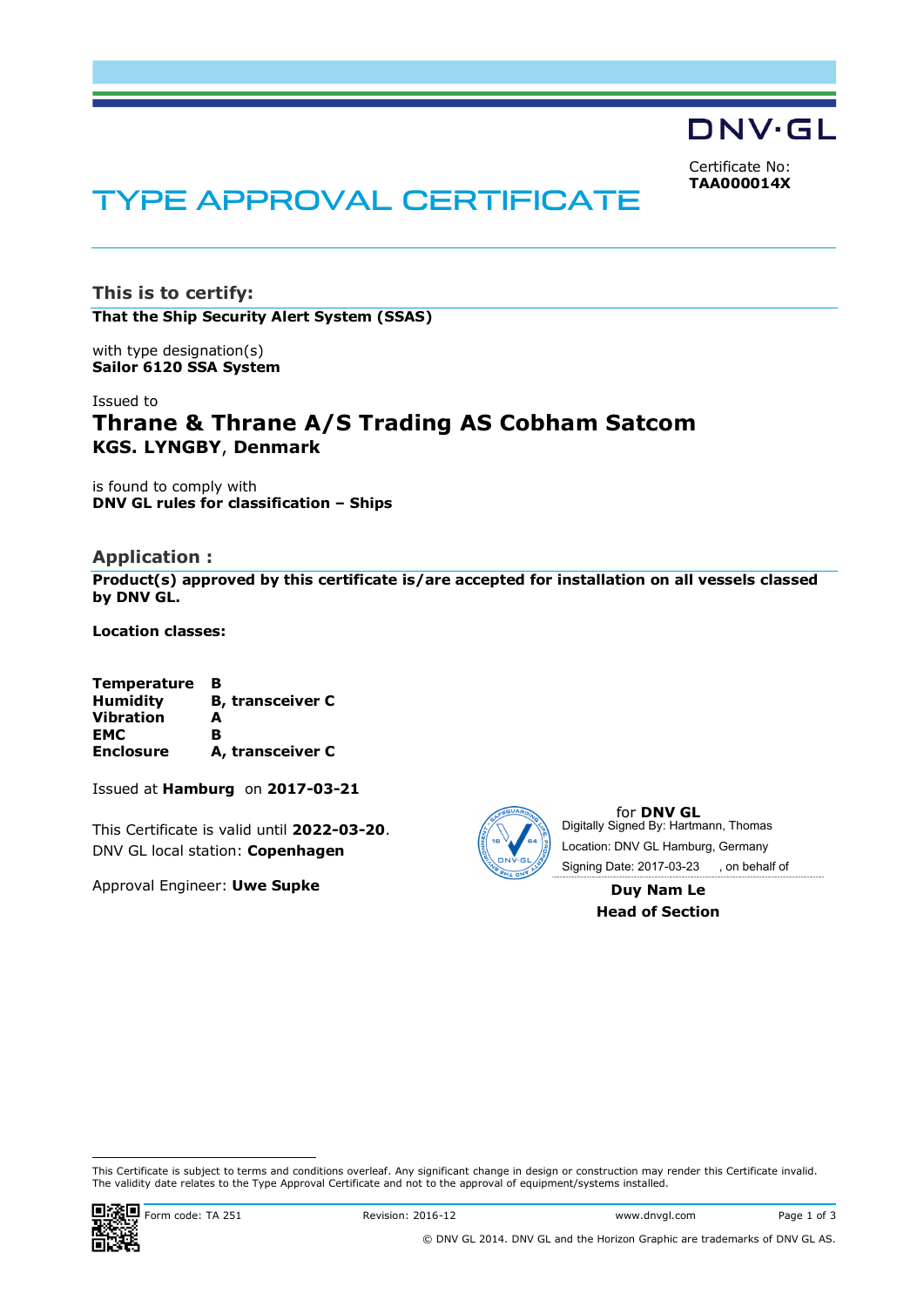Job Id: **262.1-025447-1** Certificate No: **TAA000014X**

## **Product description**

Ship Security Alert System (SSAS) based on Inmarsat mini-C equipment with an integral GPS receiver consisting of Transceiver unit TT-3027SSA and Terminal Control Unit TT-6194A with Security Alert option TT-6100-913 including - Security alert button 403000SSA-911 - Test button 403000SSA-912 or with US Security Alert option TT-6100-916 including - Security alert button 403000SSA-914 - Test button 403000SSA-915 Power Supply: 9 V DC to 32 V DC, 4 A (max.) Software Version: V 1.xx

## **Approval conditions**

The following documentation of the actual application is to be submitted for approval in each case:

- Reference to this Type Approval Certificate
- System block diagram
- Power supply arrangement (may be part of the System block diagram)

The Type Approval covers hardware and software listed under Product description.

As long as the units are covered by the Type Approval, a product certificate according to Pt.4 Ch.9 Sec.1 [1.2.3] will not be required. Correct configuration and set up for each delivery to be tested during commissioning after installation.

#### Software control

All changes in software are to be recorded as long as the system is in use on board. Documentation of major changes is to be forwarded to DNV GL for evaluation and approval before implemented on board. Certification of modified functionality may be required for the particular vessel.

## **Type Approval documentation**

Test reports : Nemko Report No. E10178.06, dated 2016-11-04, Nemko EMC Test Report E11125.02, dated 2016-11-04 Inmarsat Certificate No. 4TT095, dated 2016-01-25, Documents: User Manual 98-131590-C, dated 2015-09-17, Installation Manual 98-131589-B, dated 2015-09-21

## **Tests carried out**

Applicable tests according to class guideline DNVGL-CG-0339, November 2016 and IMO Res. MSC.136(76) and IMO Res. MSC.147(77); MSC/Circ.1072; IEC 60945 (2002) incl Corr.1 (2008)

## **Marking of product**

The products to be marked with:

- manufacturer name
- model name
- serial number
- power supply ratings

## **Periodical assessment**

The scope of the periodical assessment is to verify that the conditions stipulated for the type are complied with, and that no alterations are made to the product design or choice of systems, software versions, components and/or materials.

The main elements of the assessment are:

Ensure that type approved documentation is available